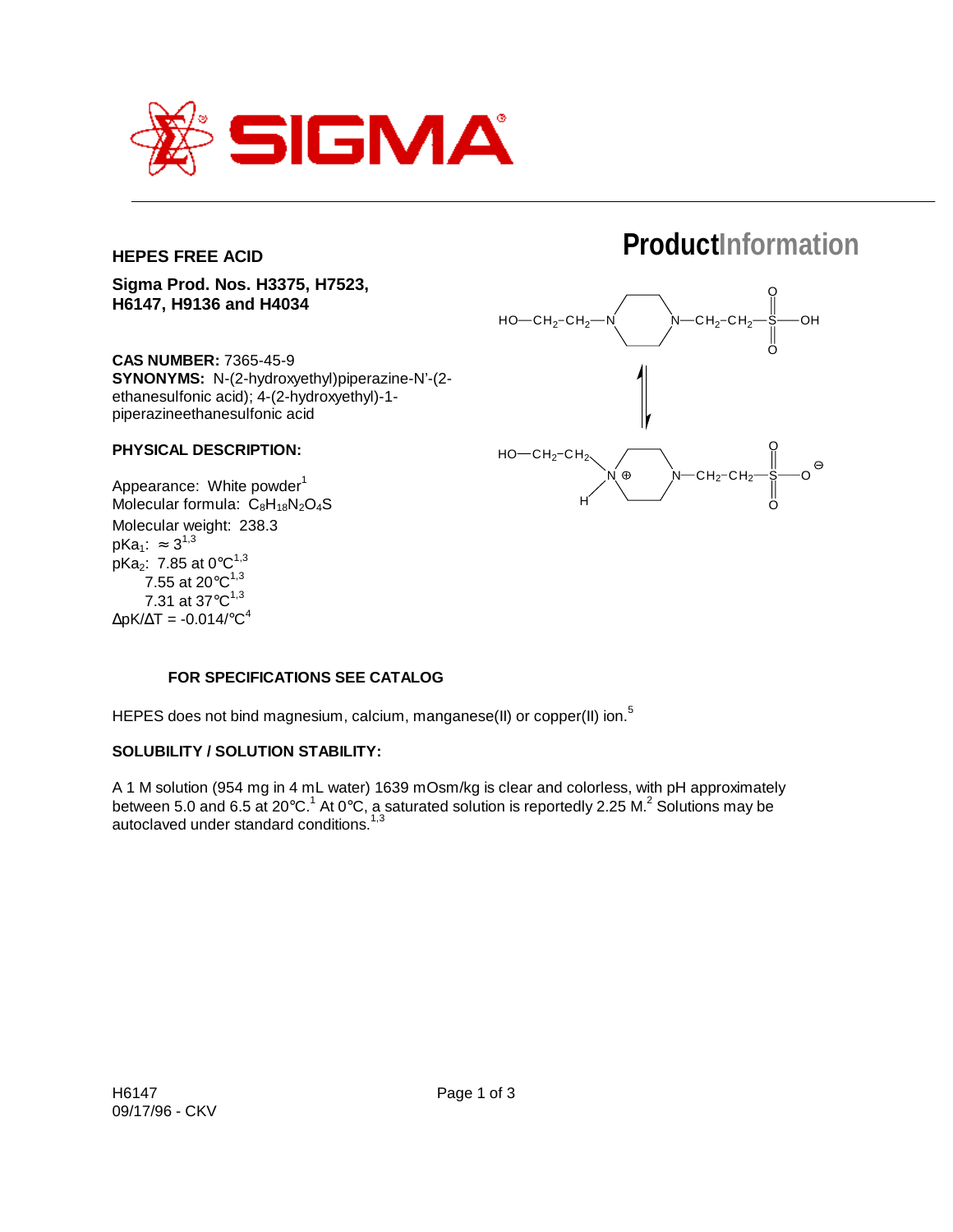### **HEPES FREE ACID Sigma Prod. No. H3375, H7523, H6147, H9136 and H4034**

## **GENERAL USAGE:**

HEPES has been described as one of the best all-purpose buffers available for biological research.<sup>4</sup> At most biological pHs the molecule is zwitterionic, and is effective as a buffer at pH 6.8 to 8.2. HEPES has been used in a wide variety of applications, including tissue culture.

Buffer strength for cell culture applications is usually in the range of 10 to 25 mM; the Sigma general catalog has data supporting the use of HEPES in media formulations to stabilize pH at 37°C. $^6$  After the addition of HEPES pH is adusted with NaOH or HCl. Care must be taken to maintain appropriate osmolality in media, and toxicity with respect to a given cell line must be evaluated. (Isotonicity data have been tabulated.<sup>7</sup>) HEPES is reportedly superior to NaHCO<sub>3</sub> in controlling pH in tissue and organ culture.<sup>8</sup>

HEPES is not recommended for certain protein applications; it interferes with the Folin-Ciocalteu protein assay. The Biuret protein assay is unaffected.<sup>9</sup>

HEPES was the buffer of choice in a protein deposition technique in electron microscopy because it did not affect metal substrates.<sup>11</sup> HEPES was evaluated and shown to be quite suitable for use with Ampholines in generating pH gradients less than 1 pH unit wide for isoelectric focusing applications.<sup>12</sup>

A buffer solution of HEPES can be prepared by any of several methods. The free acid can be added to water, then titrated with approximately one-half mole equivalent of sodium hydroxide or potassium hydroxide to the pH desired, a simple mixing table for preparing 0.05 M HEPES/NaOH has been published.13 Alternatively, equimolar concentrations of HEPES and of sodium HEPES can be mixed in approximately equal volumes, back-titrating with either solution to the appropriate pH.

For convenient buffer preparation, Sigma offers a number of related products: HEPES free acid (H3375), potassium HEPES (H0527), sodium HEPES (H8651, H7006, H2393), and hemisodium HEPES in bulk (H7637) and as "instant buffer" foil pouches (H9897). H7523, HEPES free acid, Sigma Ultra, is tested for trace metals; H6147, Embryo Tested; H9136, Cell Culture Tested; and H4034, Biotechnology Performance Certified.